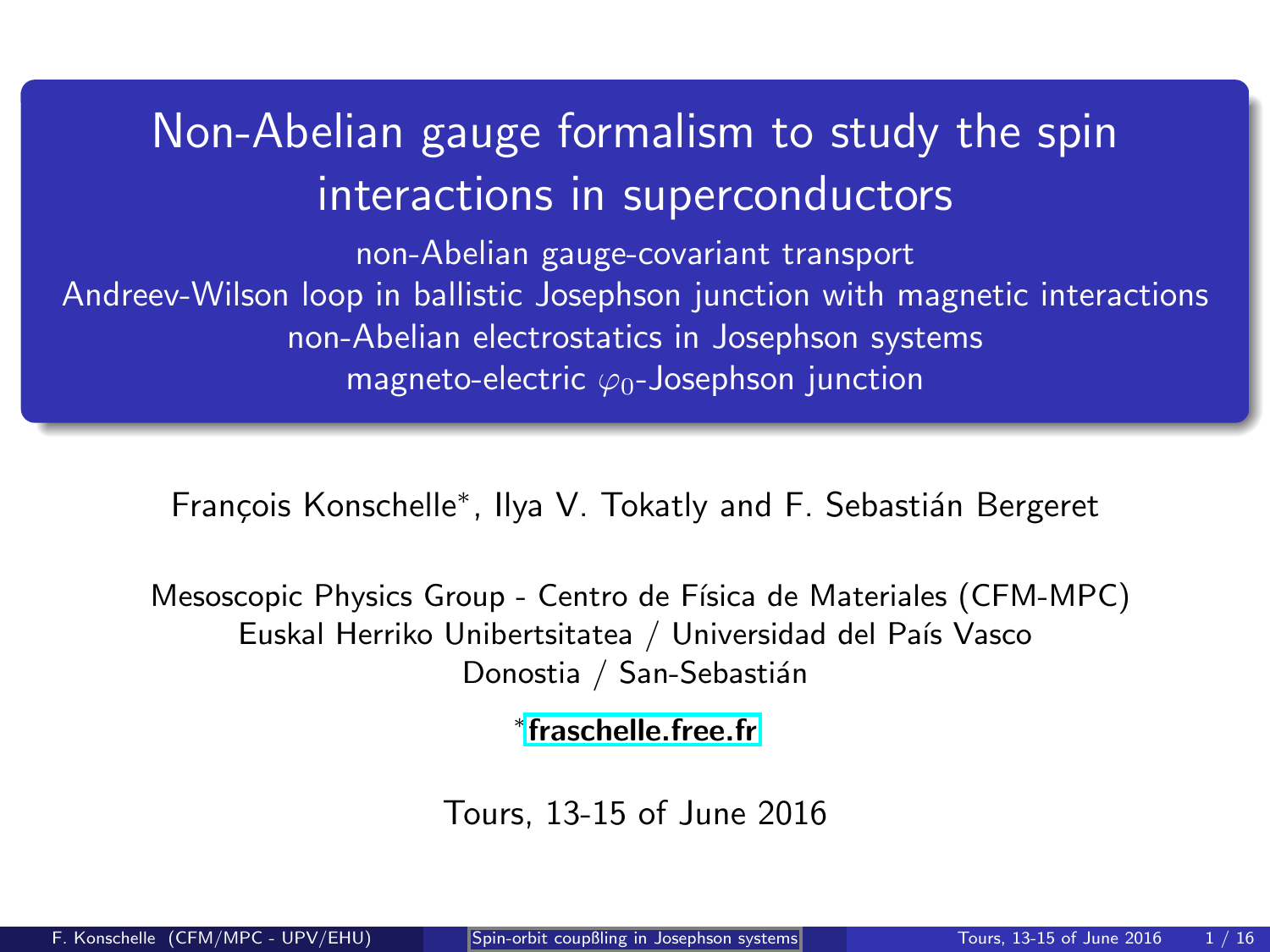- Topological superconductivity: requires spin-orbit ⊕ spin-splitting. Questions about impurities, temperature,  $\ldots \Rightarrow$  phenomenology of the topological superconductivity ?
- Generic effect with spin-orbit coupling (SOC) in superconductors  $\Rightarrow$  precursor of the topological regime / super-spintronics ?
- Beyond topological superconductivity?

Unification of the phenomenology (temperature, impurities, magneto-electric competition, charge and spin coexistence, ... ) of the spin-orbit interaction (SOC) and the spin-splitting effect (Zeeman or exchange) in superconductors ?

- **O** Combine SOC + Zeeman + superconductivity in a gauge-covariant QFT
- $\bullet$  Perturbative approach  $=$  semi-classic expansion
- $\bullet$  Example of DC Josephson effect  $+$  a bit of bulk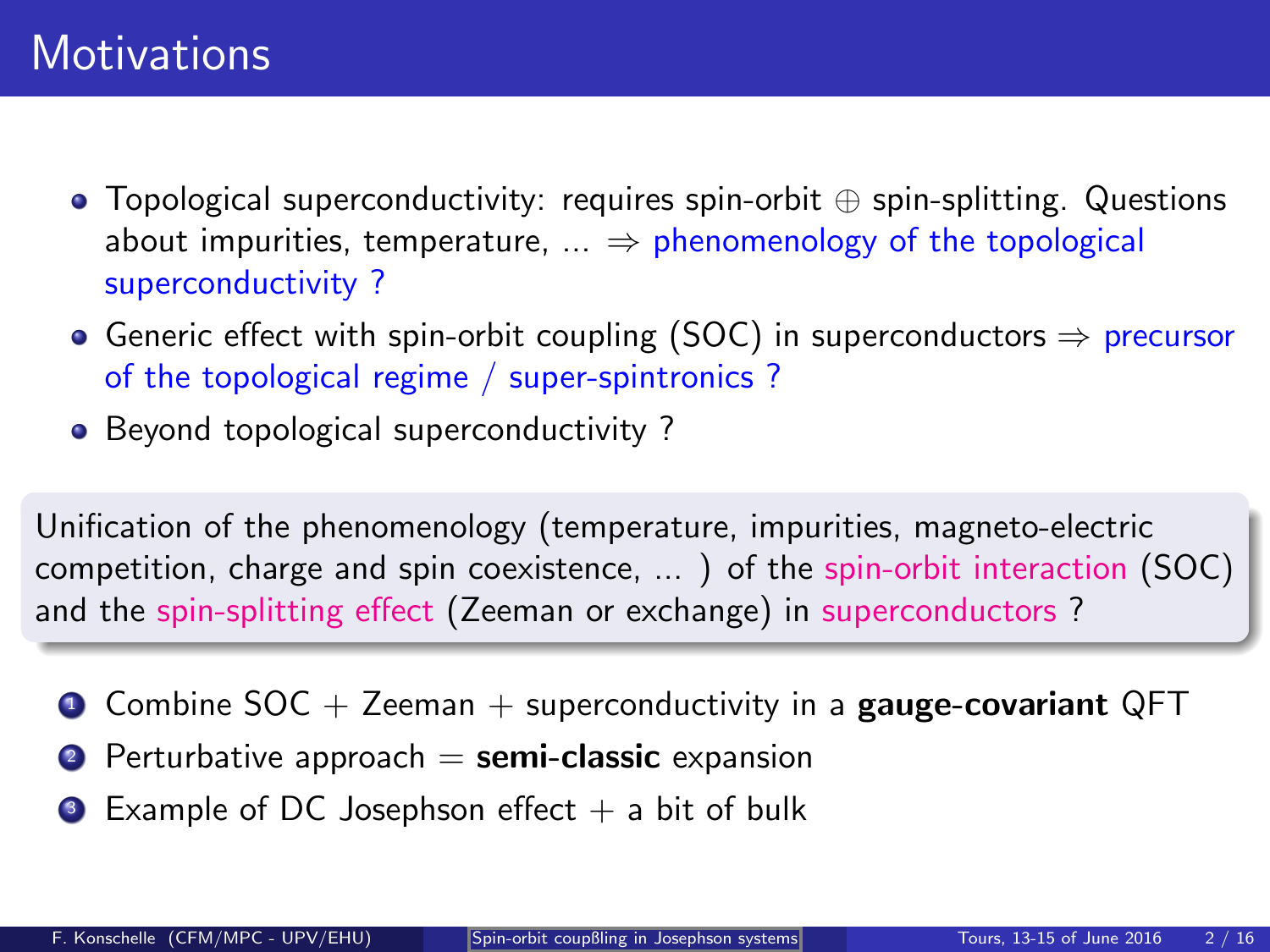2D system with SOC (Rashba example)

$$
H = \frac{p_x^2}{2m} + \frac{p_y^2}{2m} - \mu + \mathbf{h} \cdot \boldsymbol{\sigma} + v_{\mathsf{so}}(\boldsymbol{\sigma} \times \boldsymbol{p}) \cdot \boldsymbol{n}
$$
  
= 
$$
\frac{(p_x - mv_{\mathsf{so}}\sigma_y)^2}{2m} + \frac{(p_y + mv_{\mathsf{so}}\sigma_x)^2}{2m} - \tilde{\mu} + A_0
$$

with a (non-Abelian) gauge-potential  $\boldsymbol{A} = \xi_{\rm so}^{-1}(\sigma^2, -\sigma^1, 0)$ ,  $\xi_{\rm so} = \hbar/mv_{\rm so}$ : spin-orbit length,  $\tilde{\mu} = \mu + mv_{\sf so}^2/2$ ,  $A_0 = \bm{h} \bm{\cdot} \bm{\sigma}$  Zeeman interaction, ...

#### Spin interactions  $\Leftrightarrow$  gauge theory

Rashba SOC:  $A_x^y = -A_y^x = \alpha \Rightarrow F_{xy} = \alpha^2 \sigma^z / 2 \Rightarrow F_{xy}^z = \alpha^2$ Dresselhaus SOC:  $A_x^x = -A_y^y = -\beta \Rightarrow F_{xy} = \beta^2 \sigma^z / 2 \Rightarrow F_{xy}^z = \beta^2$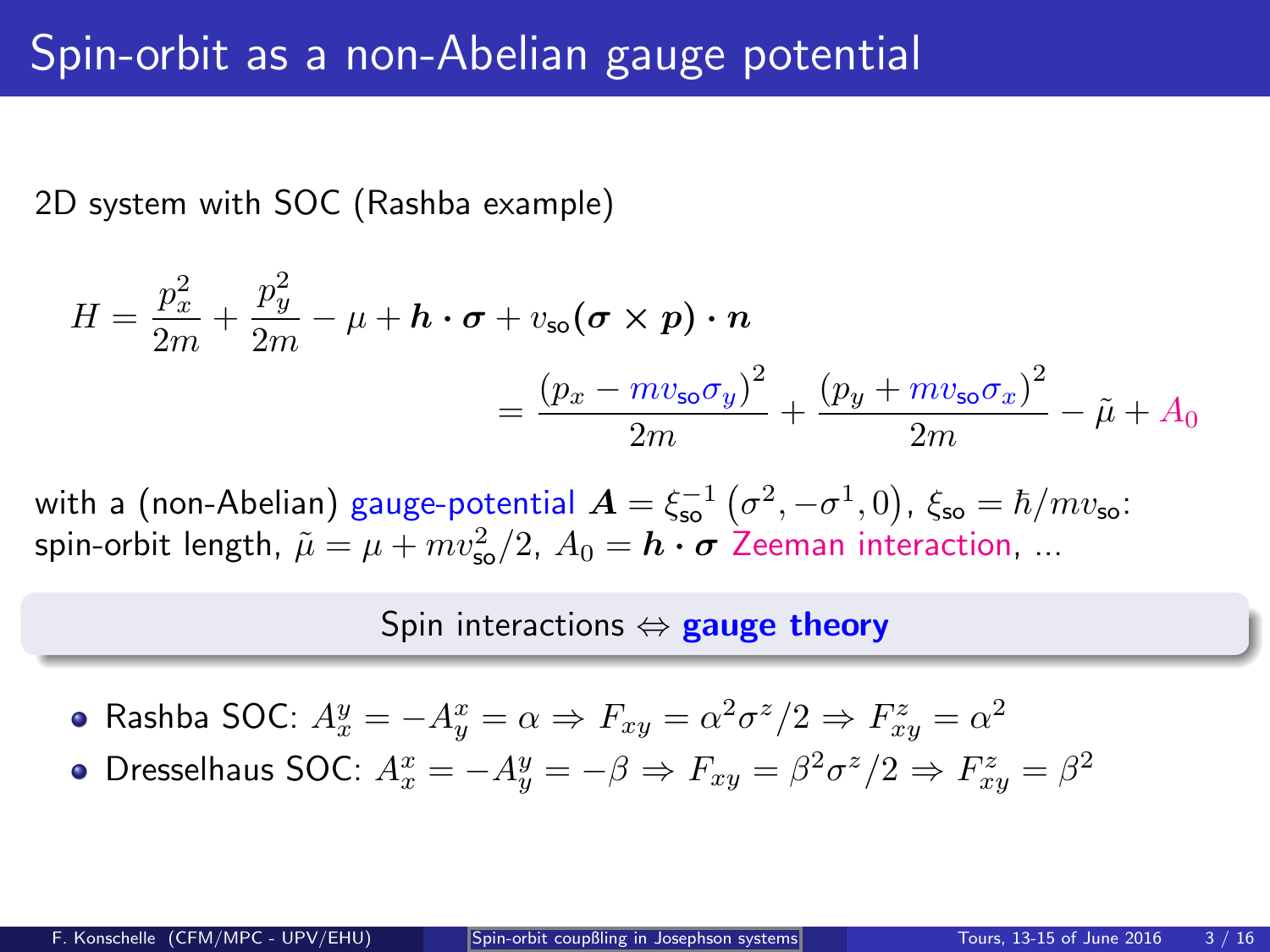## Gauge-covariant Wigner transform / semi-classic limit

• Perturbation theory: semi-classic expansion  $\Rightarrow$  gauge-covariant ?

$$
G(p,x) = \int d\mathfrak{x} \left[ e^{-i p \cdot \mathfrak{x}/\hbar} G\left(x + \frac{\mathfrak{x}}{2}, x - \frac{\mathfrak{x}}{2}\right) \right]
$$

$$
= \int d\mathfrak{x} \left[ e^{-i p \cdot \mathfrak{x}/\hbar} e^{\mathfrak{x} \cdot \partial/2} G(x, x) e^{-\mathfrak{x} \cdot \partial^{\dagger}/2} \right]
$$

Gauge-covariant Wigner transform, 
$$
\partial \to D = \partial - iA
$$
  
\n
$$
G(p, x) = \int d\mathfrak{x} \left[ e^{-i p \cdot \mathfrak{x}/\hbar} U(x, x + \frac{\mathfrak{x}}{2}) G\left(x + \frac{\mathfrak{x}}{2}, x - \frac{\mathfrak{x}}{2}\right) U\left(x - \frac{\mathfrak{x}}{2}, x\right) \right]
$$
\n
$$
(\mathfrak{x} \cdot D) U = 0 \Rightarrow U(b, a) = \text{Pexp}\left[ i \int_a^b dz^\mu A_\mu(z) \right]
$$

parralel transport along straight-lines

 $\bullet$   $A \to 0 \Rightarrow D \to \partial \Rightarrow$  usual Wigner transform

see also Gorini et al. [arXiv:1003.5763](http://arxiv.org/abs/1003.5763)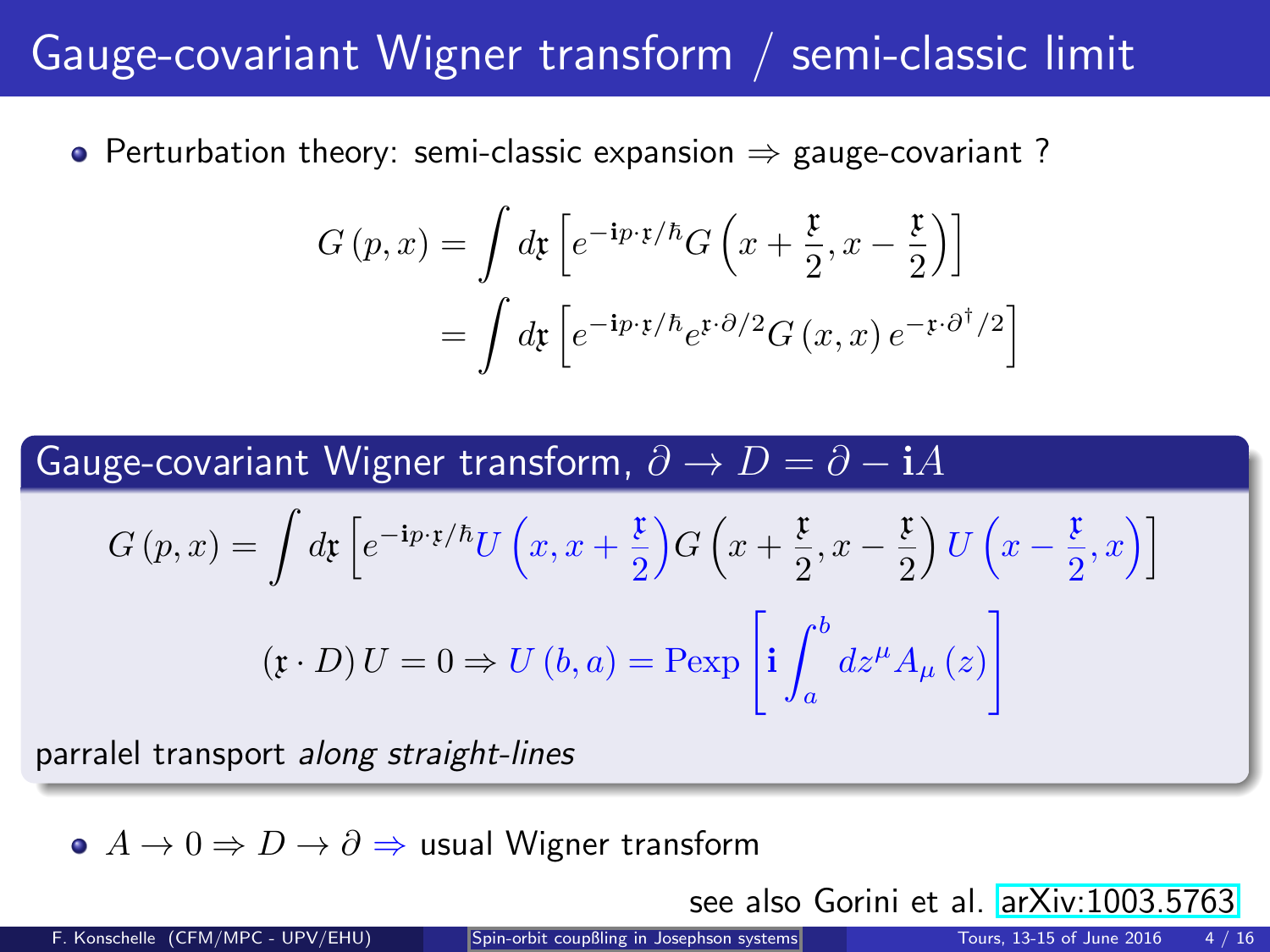## Non-Abelian gauge-covariant transport equation

$$
\mathbf{i}\left(\tau_3 \frac{\partial \check{G}}{\partial t_1} + \frac{\partial \check{G}}{\partial t_2} \tau_3\right) + \frac{\mathbf{i}}{m} p_k \mathfrak{D}_k \check{G} + \left[\tau_3 A_0 + \check{\Delta}\left(x\right) + \frac{\mathbf{i}\left\langle \check{g} \right\rangle}{2\tau}, \check{G}\left(p, x\right)\right] \n- \frac{\mathbf{i}}{2} \left\{\tau_3 F_{0i}\left(x\right) + \frac{p_k}{m} F_{ki}\left(x\right), \frac{\partial \check{G}}{\partial p_i}\right\} + \frac{\mathbf{i}}{2} \left\{\frac{\partial \check{\Delta}}{\partial x_k}, \frac{\partial \check{G}}{\partial p_k}\right\} \approx 0
$$

 $\bullet$  Similar to Boltzmann equation  $(\vec{F} = E + v \times B)$ 

$$
\frac{\partial f}{\partial t} + v \frac{\partial f}{\partial x} - \vec{F} \frac{\partial f}{\partial p} = \text{collisions}
$$

- Covariant derivative  $\mathfrak{D}_i \check{G} = \frac{\partial \check{G}}{\partial x^i}$  $\frac{\partial G}{\partial x_i} - \mathbf{i} \left[ \check{A}_i, \check{G} \right]$  keep tracks of the spin-orbit effect
- Gauge field  $F_{\alpha\beta} = \frac{\partial A_{\alpha}}{\partial x}$  $\overline{\partial x_\beta}$  –  $\partial A_\beta$  $\frac{\partial \Omega_{\rho}}{\partial x_{\alpha}} - \mathbf{i} [A_{\alpha}, A_{\beta}]$  (non-Abelian)  $\Rightarrow$  momentum  $+$ anti-commutator structure ... responsible for Hall-like physics / Lorentz force [arXiv:1403.1797](http://arxiv.org/abs/1403.1797) (and references therein)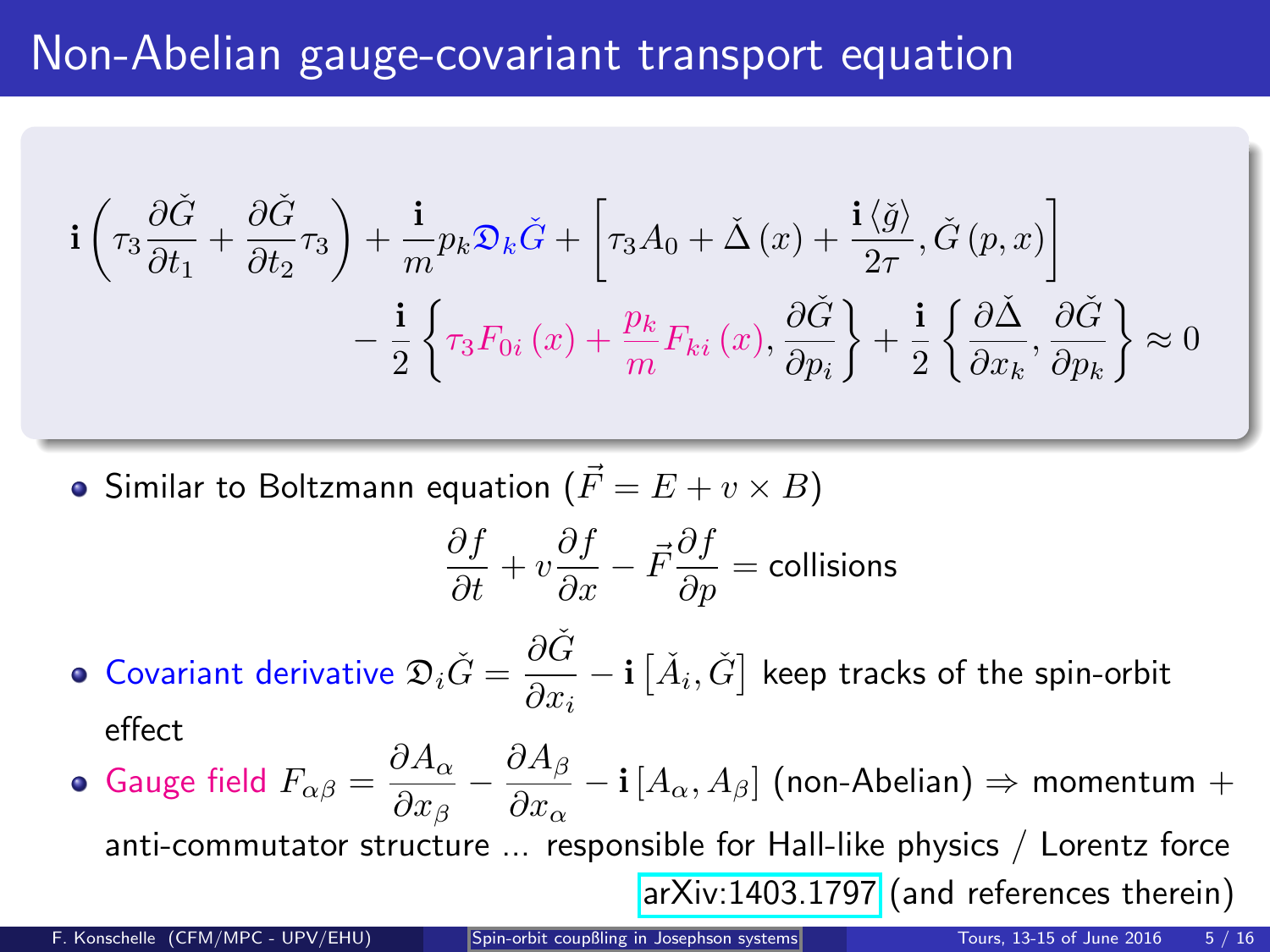## Josephson effect  $=$  Andreev-Wilson loop



#### Holonomy

 $W = e^{i(\mathbf{n} \cdot \boldsymbol{\sigma})\Phi}$ 

in the Nambu ⊗ spin ⊗ space propagation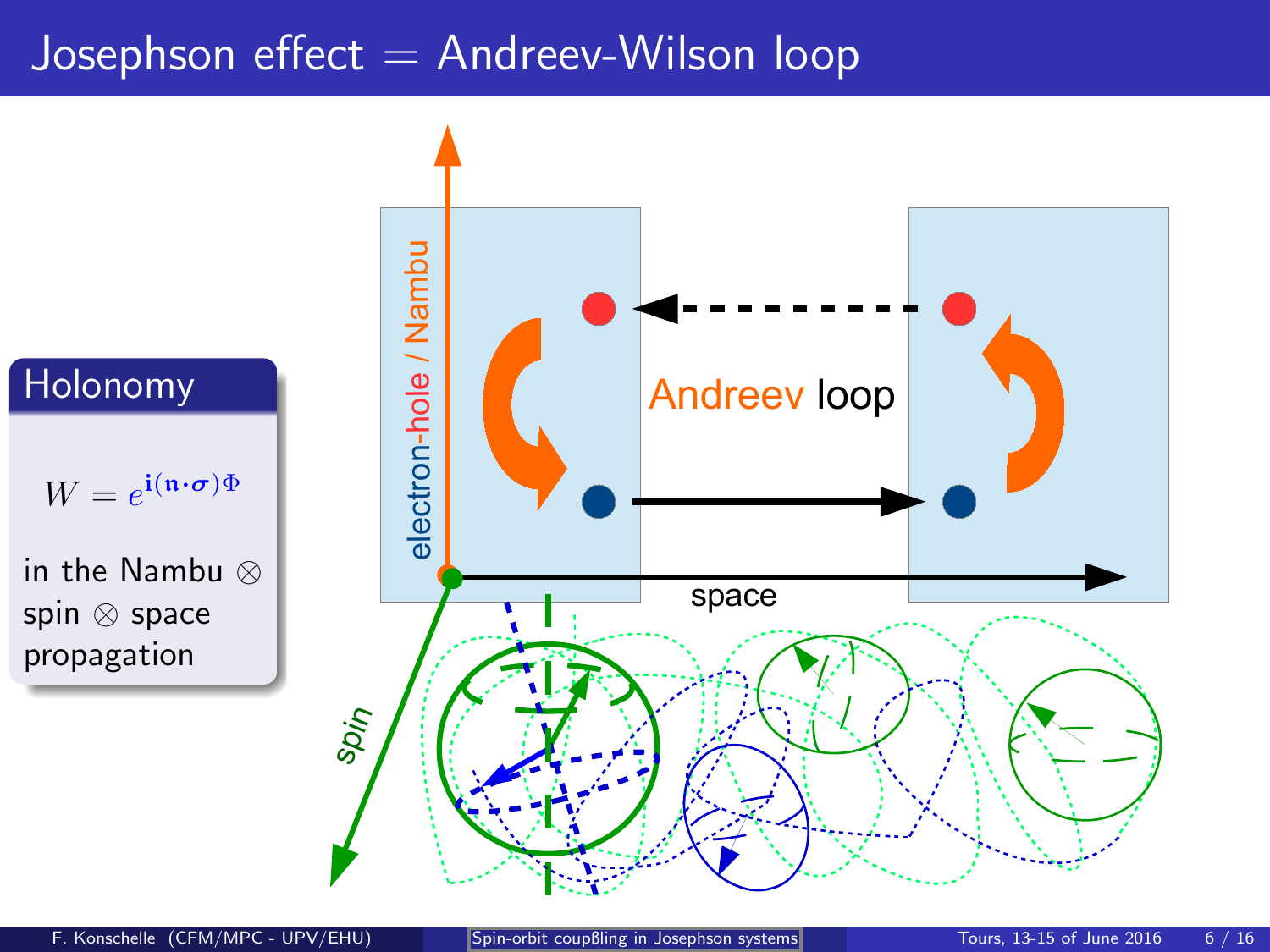## Magnetic Josephson junction in the ballistic limit

$$
g = -\frac{\mathbf{i}}{2} \sum_{s=\pm} \left( 1 + s \left( \mathbf{n} \left( x \right) \cdot \boldsymbol{\sigma} \right) \right) \tan \left( \frac{EL}{v_F} + \arcsin \frac{E}{\Delta} + \frac{\varphi}{2} + s \frac{\Phi}{2} \right)
$$

$$
W(x) = u(x, x_R) \bar{u}(x_R, x_L) u(x_L, x) = e^{\mathbf{i} (\mathbf{n}(x) \cdot \boldsymbol{\sigma}) \Phi}
$$

- $u(x_2, x_1) = \text{Pexp}\left\{-\mathbf{i}\int_{x_1}^{x_2} (\boldsymbol{B} \cdot \boldsymbol{\sigma}) \frac{dx}{w} \right\}$  $v_F$  $\mathcal{L}$ transports the magnetic interactions along the junction (path-ordered exponential)
- $2\cos\Phi = \text{Tr}\left\{e^{\mathbf{i}(\mathbf{n}\cdot\boldsymbol{\sigma})\Phi}\right\}$ ; in  $S/F/S$ :  $\Phi = \frac{2hL}{v_F}$
- Classical spin (quantization axis) precession  $(v_F \cdot \nabla) \mathfrak{n} = 2B(x) \times \mathfrak{n}$  $\bullet$
- A Josephson junction  $\equiv$  an Andreev-Wilson loop analog computer  $\bullet$
- Andreev bound states for the 1D-junction with one scatterer

$$
\cos\left(\frac{2EL}{v_F} + s\Phi + 2\arcsin\frac{E}{\Delta}\right) + T\cos\varphi + R\cos\left(\frac{2EL}{v_F} + s\Phi\right) = 0
$$

[arXiv:1601.02973](http://arxiv.org/abs/1601.02973)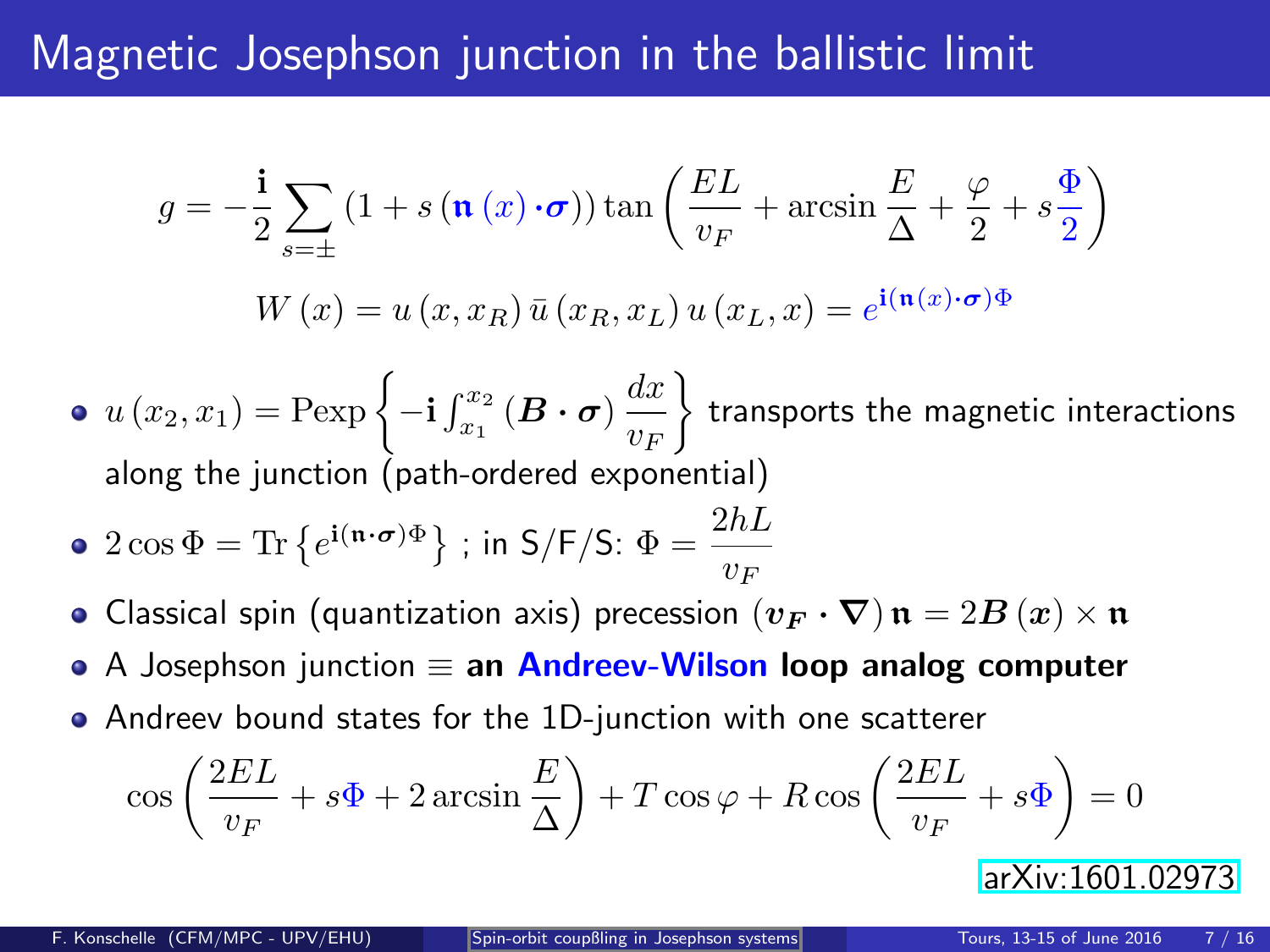### Andreev bound states in the short junction limit

Andreev bound states for the short junction  $\Phi \gg 2\omega L/v_F$ 



F. Konschelle (CFM/MPC - UPV/EHU) [Spin-orbit coupßling in Josephson systems](#page-0-0) Tours, 13-15 of June 2016 8 / 16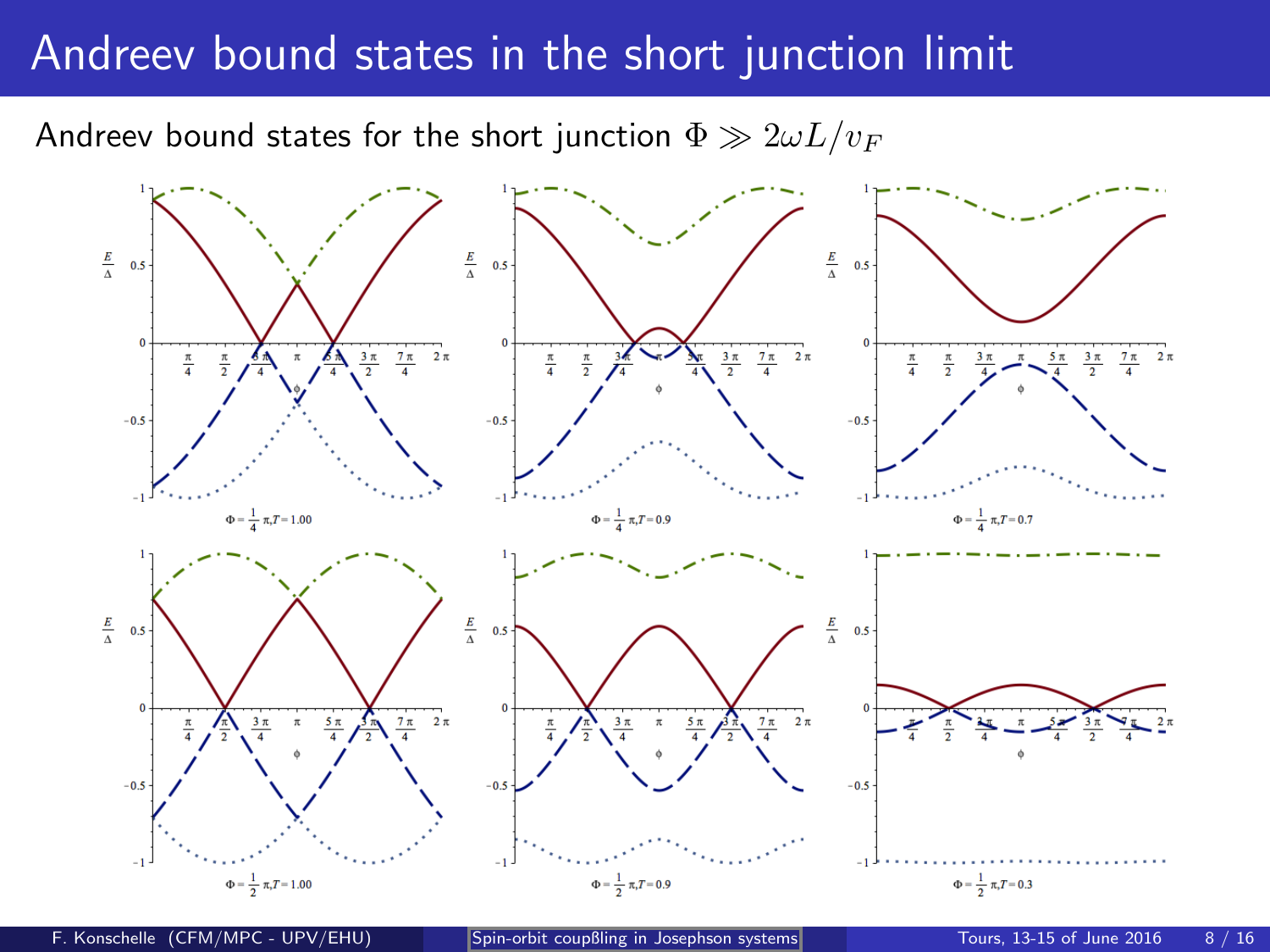## Magnetization and spin current for S/N/S with SOC



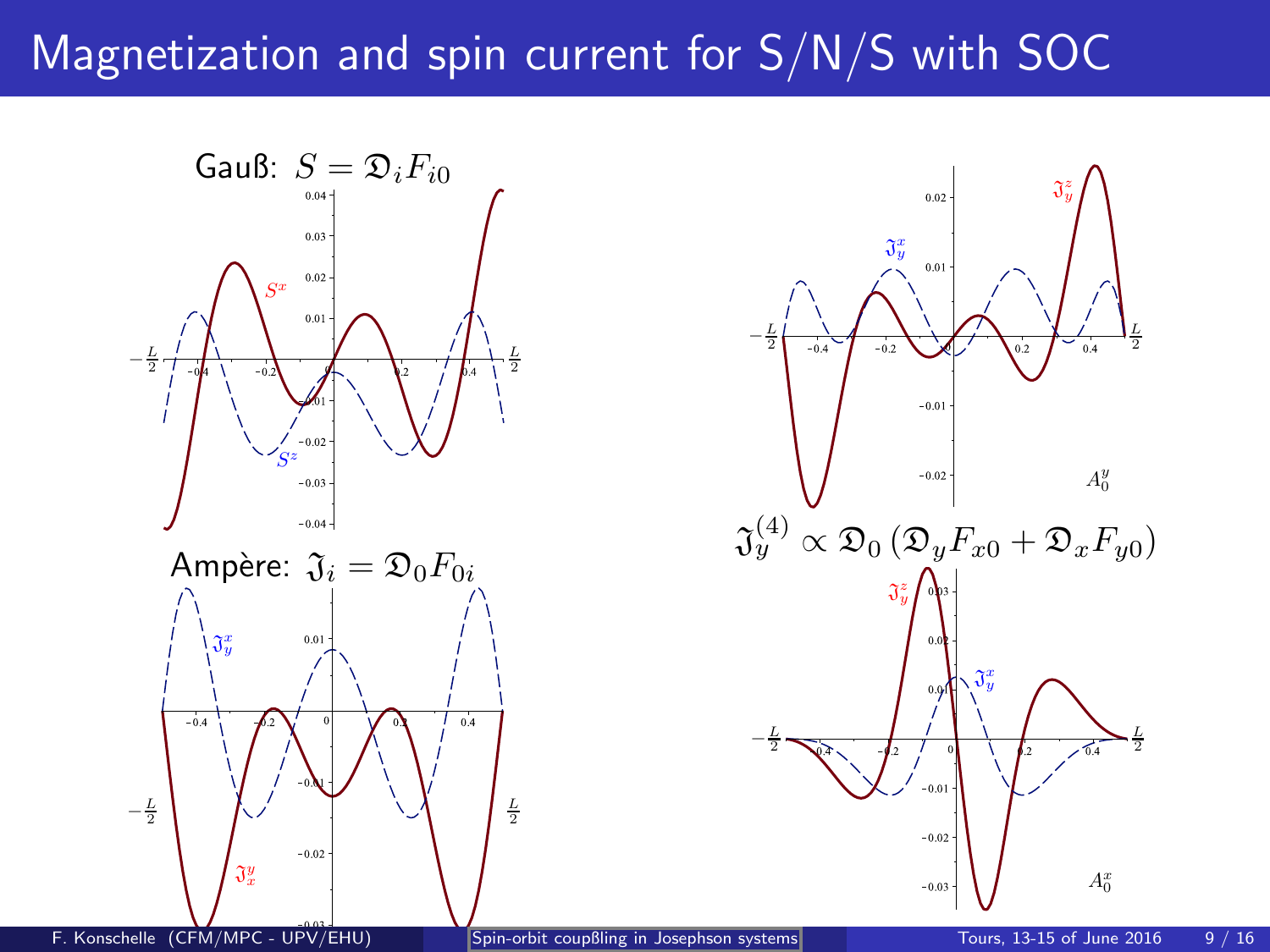## DC Josephson effect with spin texture  $+$  gauge-field

• Next order non-trivial example

$$
\frac{\mathbf{i}}{m} p_k \mathfrak{D}_k \check{G} + \left[ \tau_3 \left( \omega + A_0 \right) + \check{\Delta} \left( x \right), \check{G} \left( p, x \right) \right] \n+ \left[ \frac{\mathbf{i} \left\langle \check{g} \right\rangle}{2 \tau}, \check{G} \left( p, x \right) \right] - \frac{\mathbf{i}}{2} \left\{ \tau_3 \Gamma_0, + \frac{p_k}{m} F_{ki}, \frac{\partial \check{G}}{\partial p_i} \right\} + \frac{\mathbf{i}}{2} \left\{ \frac{\partial \check{\Delta}}{\partial x_k}, \frac{\partial \check{G}}{\partial p_k} \right\} = 0
$$

- $\bullet$  Impurities = ballistic and diffusive limits
- Gauge field responsible for Hall-like phenomenology

OPEN QUESTION: transport equation / mixing between commutator and anti-commutators / numerical implementation ?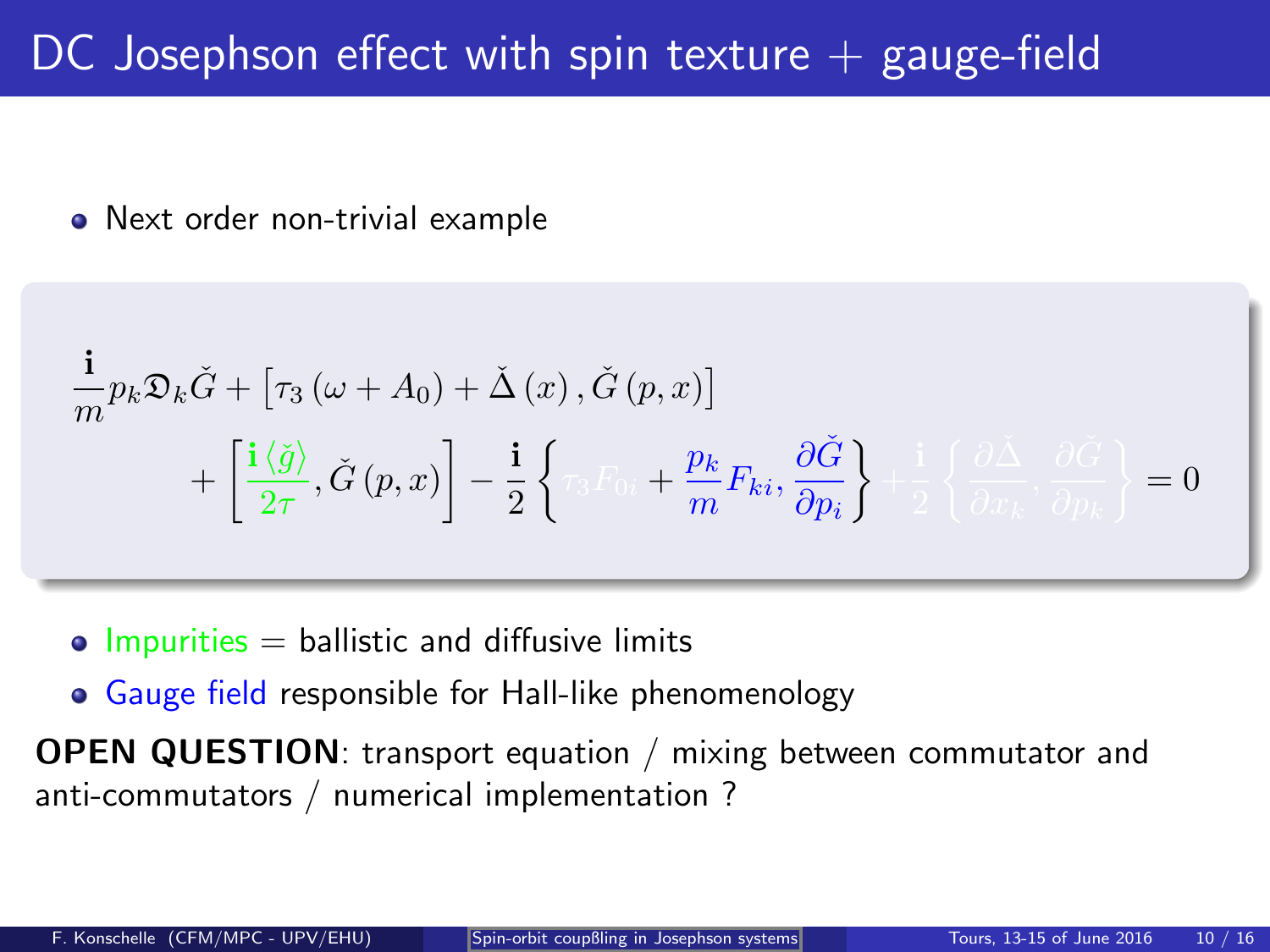## Edelstein and inverse Edelstein effects

In s-wave superconductors

$$
j_k = \tilde{\chi}_{ki} \frac{\partial \varphi}{\partial x_i} / S^a = \tilde{\tilde{\chi}}^{ab} A_0^b
$$

In s-wave superconductors  $+$  spin-orbit

**•** Phase gradient induces spin polarisation

$$
S^{a} = \chi_{k}^{a} \frac{\partial \varphi}{\partial x_{k}} = \text{Edelstein effect}
$$

• Magnetization induces supercurrent

$$
j_k = e \chi_k^a A_0^a = \text{Inverse Edelstein effect}
$$

(a.k.a. spin galvanic effect)

Ginzburg-Landau formalism: Lifshitz invariant

$$
F_L \sim A_0^a \chi_k^a \frac{\partial \varphi}{\partial x_k}
$$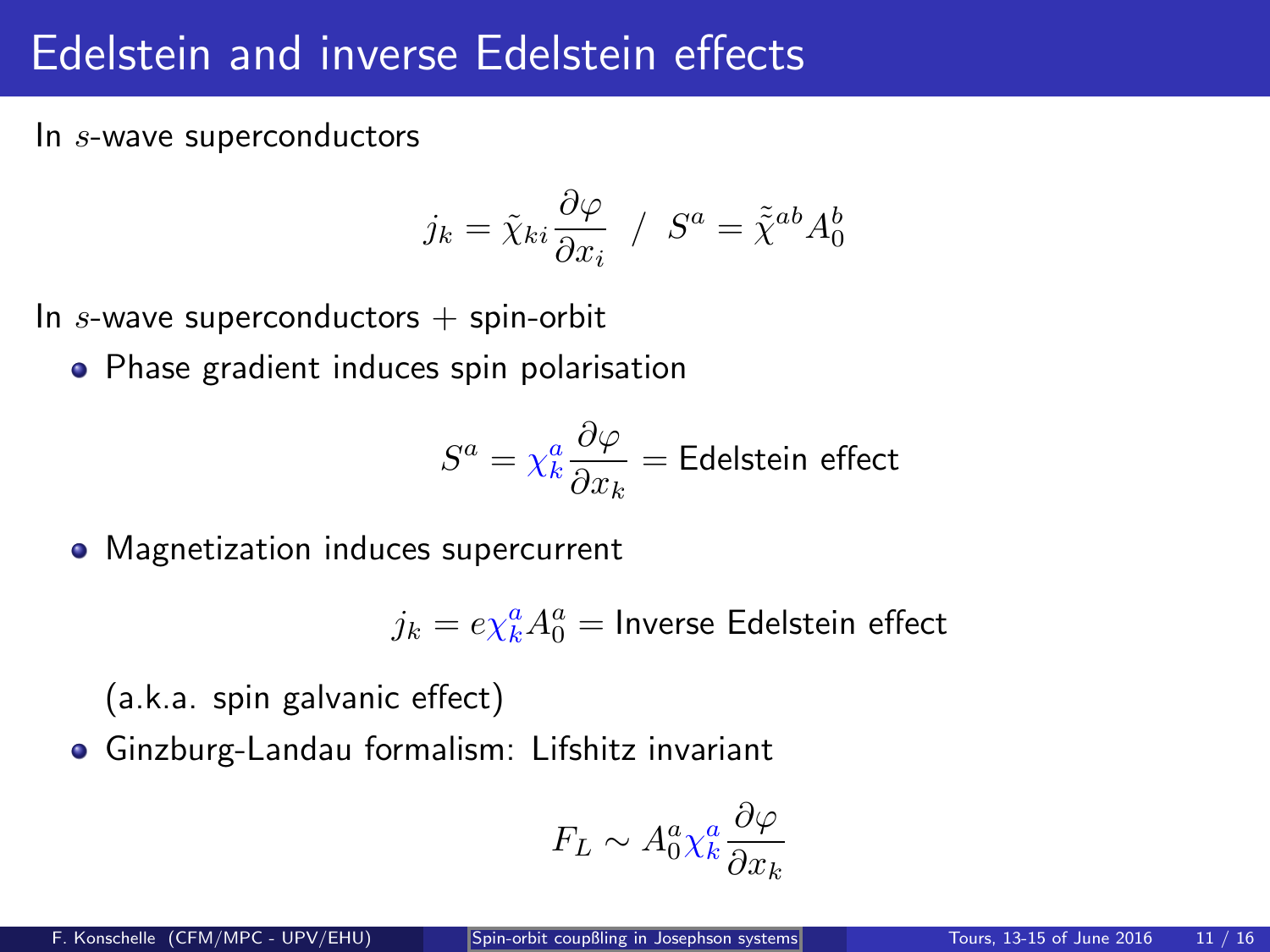## Edelstein effects in superconductors for  $T \to T_c$

### Diffusive limit

$$
\chi_i^a = 4\pi N_0 \frac{\tau}{2m} T \sum_{\omega_n > 0} \frac{\Delta^2}{\omega_n^2} \left[ \left( \hat{\Gamma} + \kappa_\omega^2 \right)^{-1} \right]^{ab} \mathfrak{J}_i^b; \ \hat{\Gamma} = -\hat{P}_i \hat{P}_i, \ \hat{P}_i^{ab} = \varepsilon^{abc} A_i^c
$$
  
Rashba  $\Rightarrow \chi_i^a = \left( \delta_{ix}^{ay} - \delta_{iy}^{ax} \right) 4\pi N_0 \frac{D\tau}{2m} T \sum_{\omega_n > 0} \frac{\Delta^2}{\omega_n^2} \frac{\alpha^3}{2 |\omega_n| + D\alpha^2}$ 

### Ballistic limit

$$
\chi_i^a = -2\pi \frac{N_0 v_F}{2m} T \sum_{\omega_n > 0} \frac{\Delta^2}{|\omega_n|^3} \left\langle \left[ \left( v_F n_k \hat{P}_k + 2\omega_n \right)^{-1} \right]^{ab} n_j F_{ji}^b \right\rangle
$$
  
Rashba  $\Rightarrow \chi_i^a = \left( \delta_{ix}^{ay} - \delta_{iy}^{ax} \right) \frac{\pi N_0 \Delta^2}{4v_F m} T \sum_{\omega_n > 0} \frac{\left( v_F \alpha \right)^3}{|\omega_n|^3 \left[ \left( 2\omega_n \right)^2 + \left( v_F \alpha \right)^2 \right]}$ 

F. Konschelle (CFM/MPC - UPV/EHU) [Spin-orbit coupßling in Josephson systems](#page-0-0) Tours, 13-15 of June 2016 12 / 16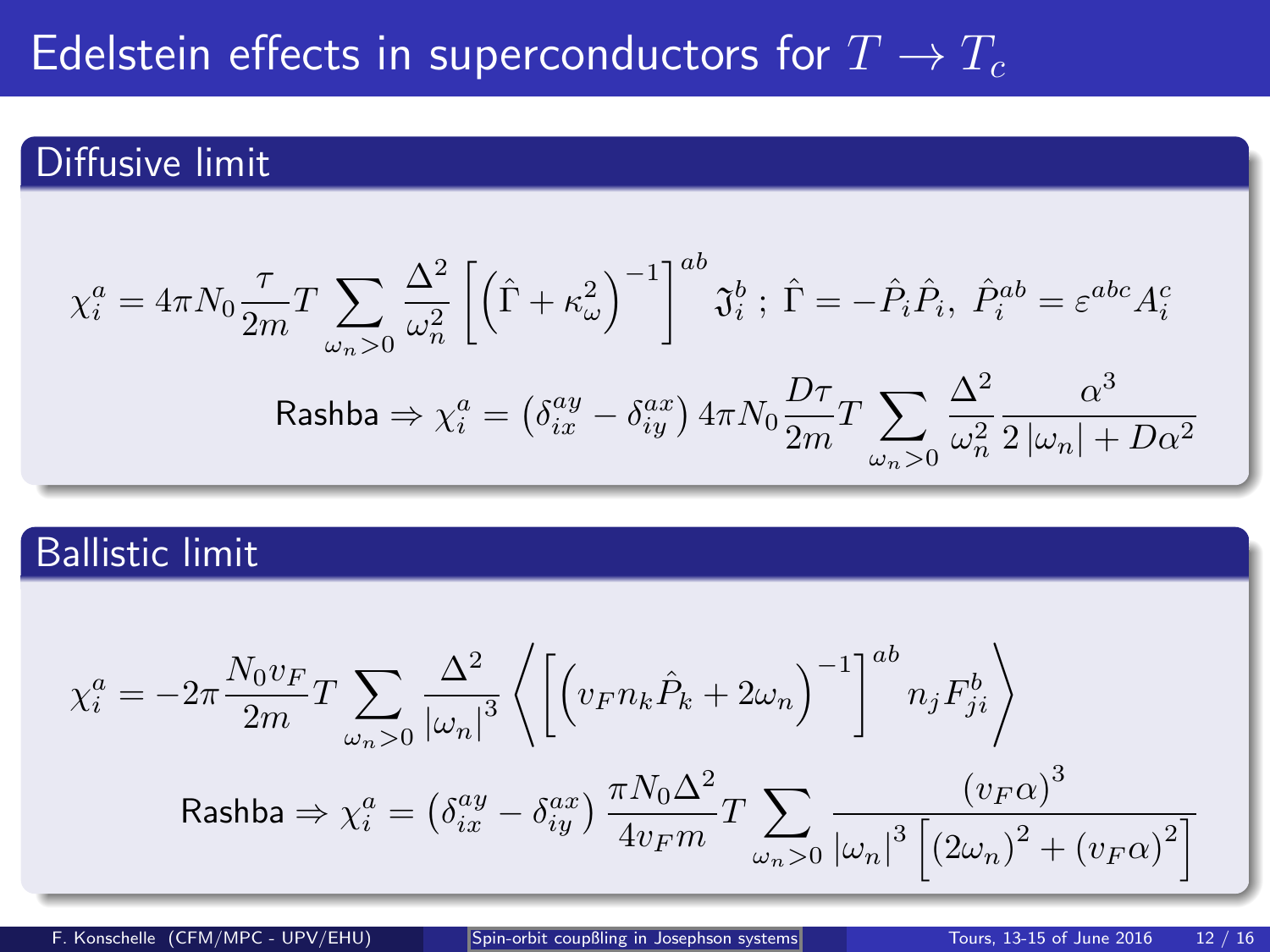## Edelstein effects in superconductors: Edelstein functions



[arXiv:1506.02977](http://arxiv.org/abs/1506.02977)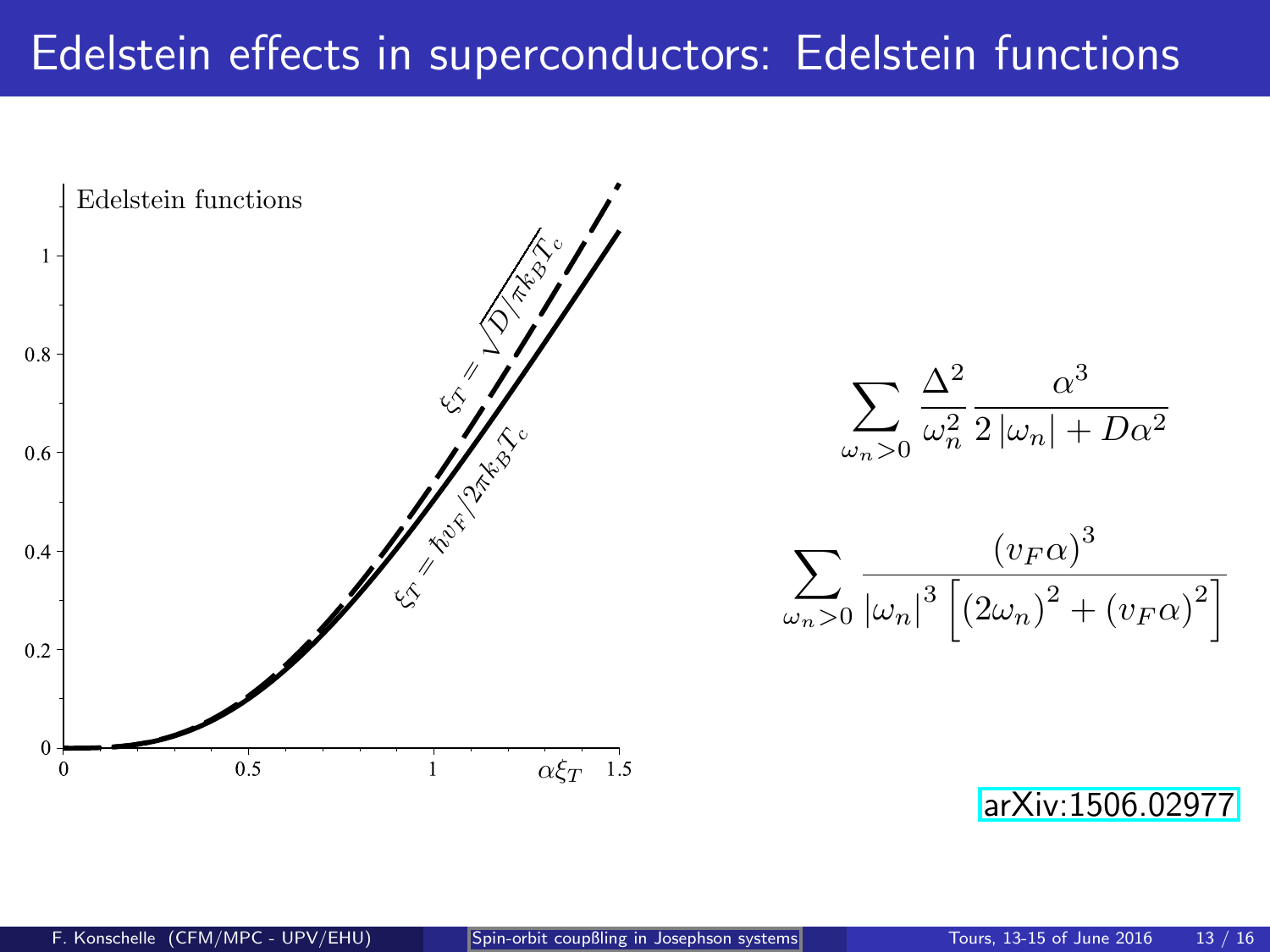## Hall-like physics via the gauge-field and  $\varphi_0$  effect



### Inverse Edelstein effect and  $\varphi_0$  phase shift

 $\text{Tr}\left\{F_{x k} F_{k 0}\right\} = \mathfrak{J}^a_x A^a_0$  inverse Edelstein effect: conversion of a spin polarisation into a charge current via spin current, responsible for the  $j = j_c \sin (\varphi - \varphi_0)$  CPR

[arXiv:1506.02977](http://arxiv.org/abs/1506.02977) + diffusive + all  $T +$  dirty interface + bulk + ...

F. Konschelle (CFM/MPC - UPV/EHU) [Spin-orbit coupßling in Josephson systems](#page-0-0) Tours, 13-15 of June 2016 14 / 16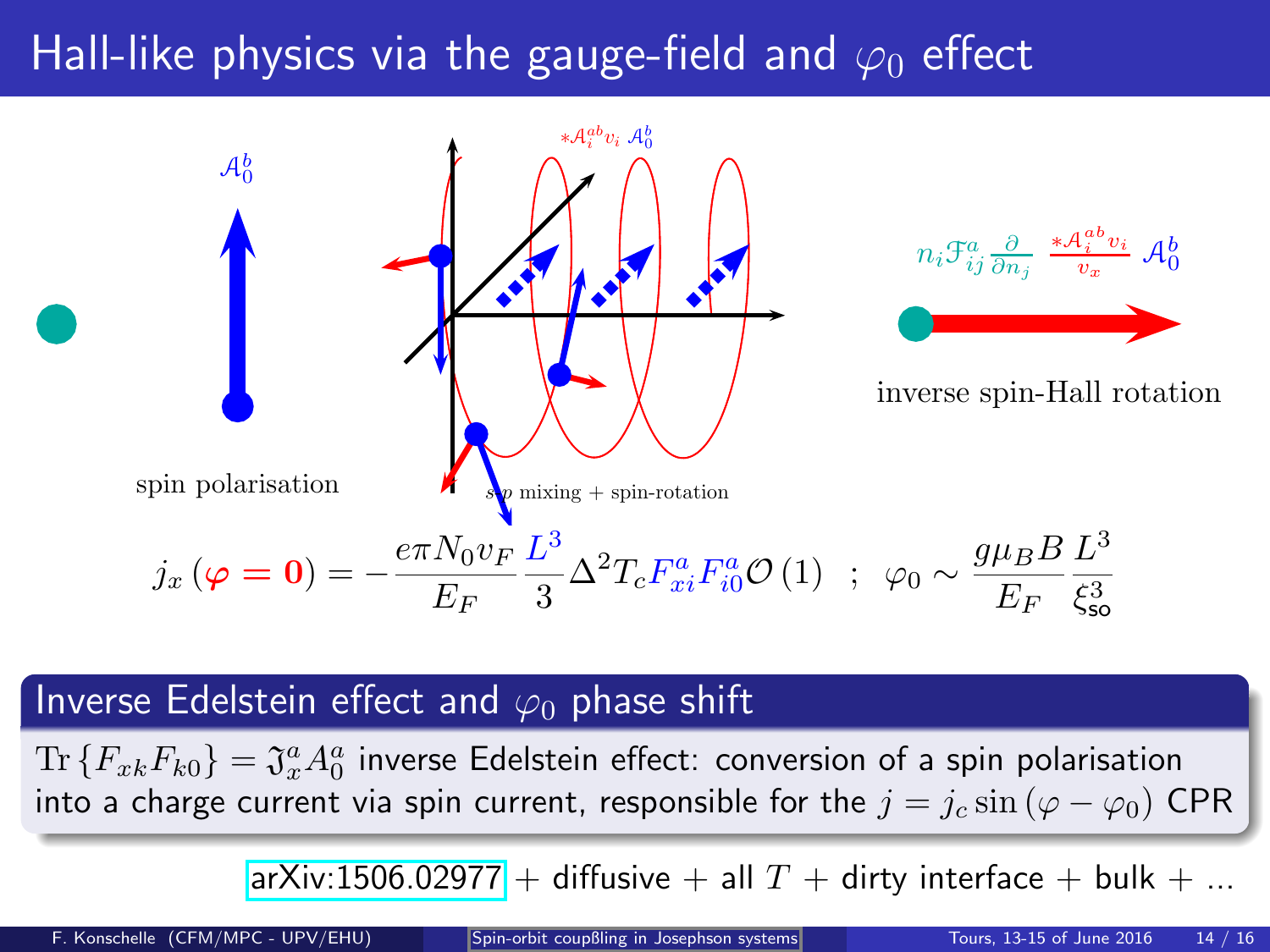## Conclusion

- Spin-orbit interaction via gauge-covariance  $\Rightarrow$  non-Abelian gauge-covariant transport formalism  $\Rightarrow$  unifying phenomenology
- Josephson junction  $\Leftrightarrow$  holonomy / Wilson loop  $W(s) = e^{i(\mathbf{n} \cdot \boldsymbol{\sigma})\Phi}$ 
	- spin observables  $\propto \pi$  (e.g. spin-current, spin-polarisation)
	- scalar observables  $\propto \Phi$  (e.g. DOS, charge-current)

• Spin current  $\mathfrak{J}_i$  and Spin polarisation S follow non-Abelian electrostatics

 $S \propto \mathfrak{D}_i F_{i0}$  Gauß ;  $\mathfrak{J}_i = \mathfrak{D}_0 F_{0i}$  Ampère

plus higher order exotic behaviors (non-Abelian  $\mathfrak{D}_{\alpha}F = \partial_{\alpha}F - i [A_{\alpha}, F]$ )

- $j(\varphi) = j_c \sin (\varphi \varphi_0)$  due to (inverse) spin-Hall effect, with  $\hbar$ 
	- $\varphi_0 \propto$  $\frac{n}{E_F} L^3 J_x^a A_0^a$  proportional to spin-current and spin-polarisation:
		- appear for long junction:  $L^2$  effect in S/F/S vs.  $L^3$  effect for  $\varphi_0$
		- robust to the diffusive limit, dirty interface (allows for a shorter junction), temperature, ...
		- generalisation of the direct-/inverse-Edelstein effect in bulk superconductors irrespective of the spin-orbit strength and symmetry